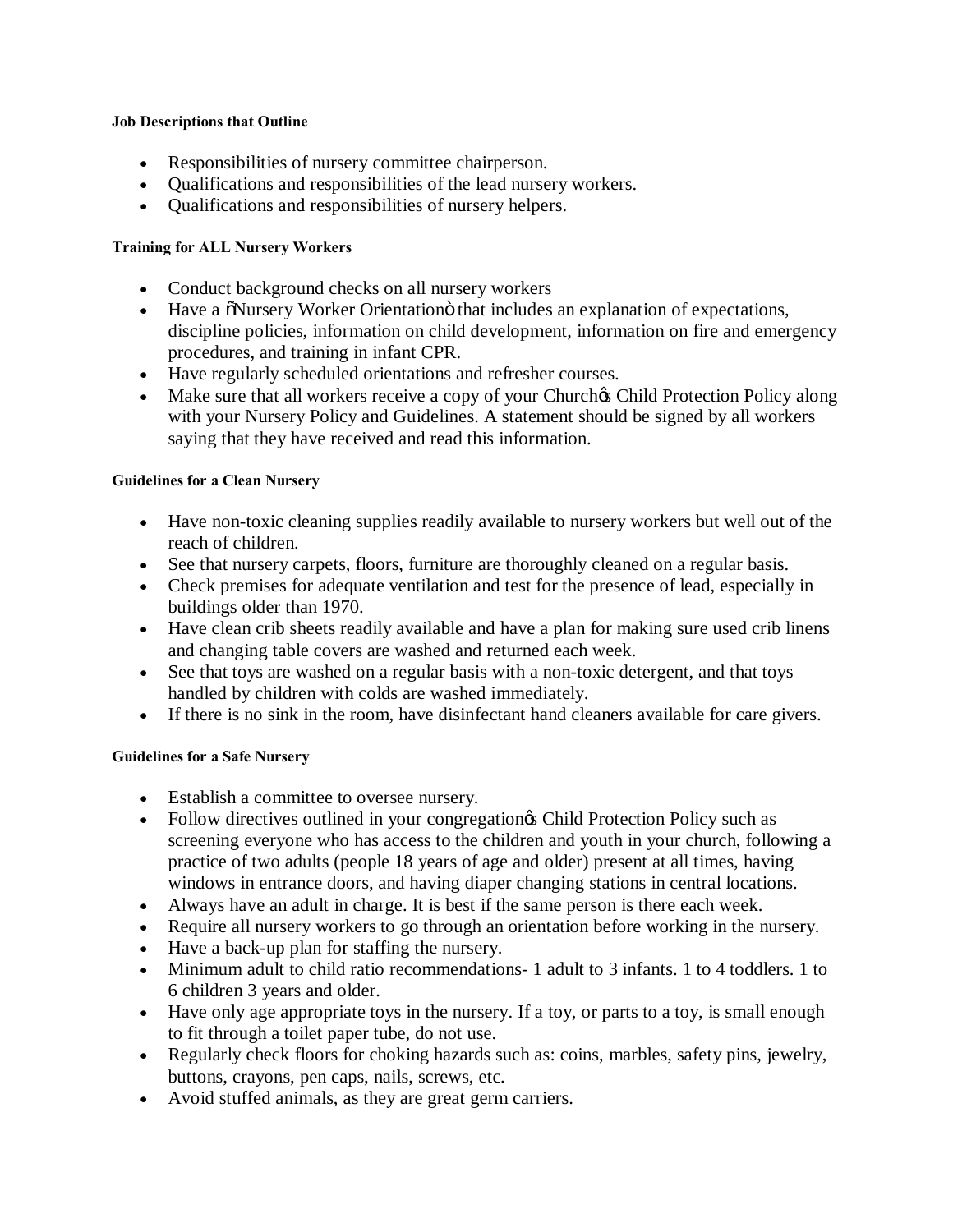- · Establish a regular schedule for checking, cleaning, and replacing toys and other nursery equipment.
- · Practice SIDS prevention: always put infants to bed on their back.
- · Check that mattresses used are firm and flat, do not use blankets or pillows in the crib.
- Check that crib sheets cover the mattress snugly. If a sheet comes off easily when you pull at the corners or sides, do not use.
- · Make sure that crib slats are spaced properly. You should not be able to pass an upright can of soda between the slats of a crib.
- · Cribs should not have cutouts in the end panels or corner posts.
- · Keep cribs away from windows.
- · Make sure all electrical cords are out of the way and all electrical outlets are covered.
- · Tie up window-blind cords.
- · Post emergency exits and phone numbers, including poison control.
- · Have fire drills on a regular basis.
- · Always make sure children are seated while eating.
- Dongt get too comfortable. Keep checking and revising your nursery policies.

## **Good Communication with Parents**

- · Have a check-in system that includes having parents fill out information cards on their children. Below is a link to a PDF of nursery cards.
- · Keep up-to-date information on all children.
- Ask parents to label their child is diaper bag, bottle, spare clothing, toys, etc.
- · Be sure to talk with parents each Sunday about any concerns and joys related to their child.
- Ask parents not to bring their children to church who have a sore throat or deep, liquidy cough, a fever in the last 24 hours, colored nasal discharge, pink eye or other eye infections, skin infections and sores that are appearing to spread, rashes (other than diaper rash), diarrhea or vomiting in the last 12 hours, swelling or tenderness of glands around face or neck.

## **Necessary Nursery Supplies**

- Disposable diapers
- · Paper lining for changing tables
- · Premoistened wipes
- · Tissues
- · Cotton balls
- · First-aid kit with syrup of Ipecac, thermometer, alcohol/antibiotic ointment, bandages, cold pack
- · Name tags and markers
- · Plastic bags and ties for soiled clothes
- · Disinfectants and nontoxic cleaning solutions
- · Emergency manual
- · Posted fire exit plans/maps
- · Graham or soda crackers (Be sure to check for allergies and preferences listed on parent information cards.)